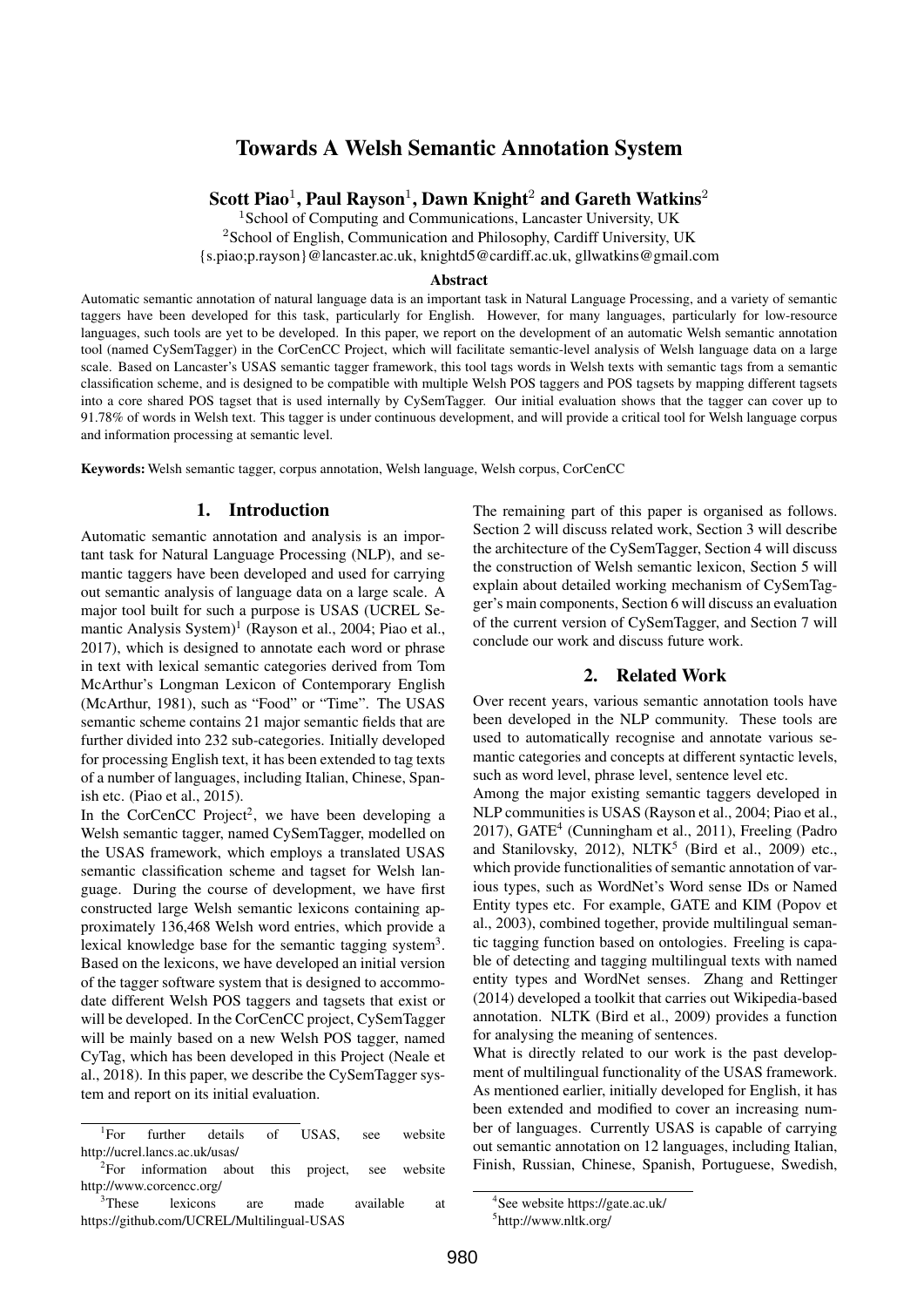Dutch etc. (Lofberg et al., 2005; Mudraya et al., 2006; Piao et al., 2015).

Our research draws upon the experiences of the previous work, while extending the capability of automatic semantic annotation of existing tools to the Welsh language, for which no existing NLP tools can provide such a comprehensive semantic annotation as CySemTagger aims to perform. Our new tagger will facilitate new semantic based research on Welsh language data, and via the CorCenCC framework will assist with improving the understanding of real-life communication for Welsh speakers, teachers and learners.

#### 3. Outline of CySemTagger's Architecture

The CySemTagger is a software system which has an architecture consisting of a set of lexical knowledge resources and disambiguation rules and models wrapped in software components that interact with each other. Figure 1 illustrates the outline of the architecture and main workflows of the system.



Figure 1: CySemTagger Software Architecture

As shown in the figure, a set of software modules provide main functionalities, such as receiving input data stream, calling external part-of-speech taggers to carry out morphosyntactic analysis, produce tagged output in required formats etc. Together, they form a pipeline to interact with each other to complete the whole task of semantic tagging. The main challenge for building such a system for a new language, Welsh in our case, is the development of semantic lexicons and word sense disambiguation rules and models for the new language. Because there are very few Welsh semantic lexical resources available, we were faced with a tough challenge for building the Welsh semantic tagger.

### 4. Semantic Lexicon Construction

As a system based on linguistic knowledge, a core part of the semantic tagger system is a set of semantic lexicons which provide candidate semantic categories for each word, hence Welsh semantic lexicon construction is the first main step for the development of Welsh semantic tagger. For this purpose, we exploited various lexical and corpus resources. The main lexical resource used for this work is the Eurfa Welsh/English bilingual lexicon developed by Donnelly (2017). This bilingual lexicon contains a large number of Welsh words and their English translations along with useful information such as lemma forms and part-of-speech (POS) labels. It also contains many Welsh multi-word expressions (MWEs), which is a valuable resource for creating semantic MWE lexicons for the semantic tagger in later stages. Because it is time-consuming work to manually compile new semantic lexicons from scratch, we applied automatic methods by mapping and porting semantic categories and tags for Welsh words via their English translations through the existing English semantic lexicons. This method has been proven effective in our previous research on other languages (Piao et al., 2016). The high quality of the Eurfa bilingual lexicon helped us to achieve a good initial result for the automatically generated Welsh semantic lexicon. Obviously, the automatically generated lexicon will need be pruned manually or by other methods to guarantee the accuracy of the semantic annotation. Through the automatic process, we extracted a lexicon containing 136,468 Welsh words (including many inflected forms) mapped to semantic category/ies. It provides a solid basis for developing a system of Welsh semantic tagger. In addition to the automatic lexicon generation, we also collected 264 Welsh closed class words and integrated them into the lexicon, mainly including function words such as prepositions, conjunctions etc. Although there are a limited number of such words, they are critical for correctly understanding the meaning of the text, and typically are high frequency items. Another important lexical source is the Welsh names. Our initial observation showed that a significant proportion of corpus data consists of various names. Therefore, we searched and collected Welsh names, including person names and place names, from various sources $6$ , including the Language Technologies Unit of Bangor University<sup>7</sup>, UK and the websites of "Behind The Name"<sup>8</sup>, "Think Baby Names"<sup>9</sup>, and "Wales UK"<sup>10</sup>. As a result, we collected 6,553 Welsh names to expand the semantic lexicon. Combining automatic and manual processes, currently we have constructed a Welsh single word semantic lexicon of 143,287 entries. Table 1 shows a sample of the single word semantic lexicon, where the semantic tags are from

the USAS semantic tagset $11$ .

<sup>&</sup>lt;sup>6</sup>The creators/owners of these name sources gave us permissions to use their Welsh name resources for the purpose of developing the Welsh semantic tagger

<sup>7</sup> https://www.bangor.ac.uk/canolfanbedwyr/technolegau\_iaith.php.en

<sup>8</sup> http://www.behindthename.com/names/usage/welsh

<sup>9</sup> http://www.thinkbabynames.com/names/1/welsh

 $^{10}$ http://www.walesuk.info/wales.html<br> $^{11}$ For definitions of the s

definitions of the semantic tags, see http://ucrel.lancs.ac.uk/usas/usas\_guide.pdf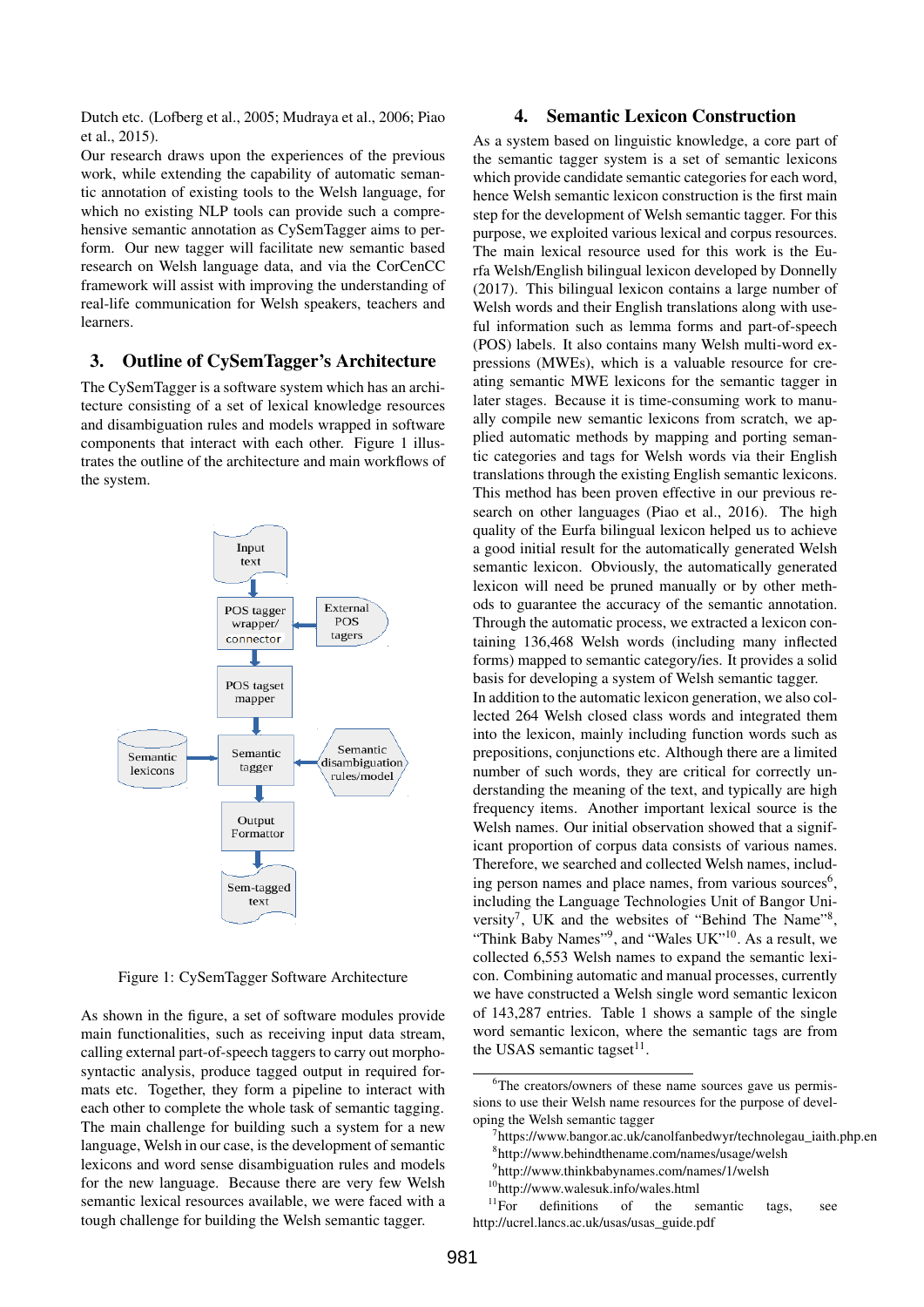Table 1: Sample of Single Word Semantic Lexicon

| Word          | POS-tag | Sem-tag                                                                            |
|---------------|---------|------------------------------------------------------------------------------------|
| abacws        | noun    | N3.1                                                                               |
| corfforaethol | adj     | I2.1/S5                                                                            |
| galluogai     | verb    | $S8+$                                                                              |
| gambled       | verb    | A <sub>15</sub> -I <sub>1</sub> /A <sub>1.4</sub> K <sub>5.2</sub> /I <sub>1</sub> |
| sobr          | adv     | A <sub>13.3</sub>                                                                  |

Our semantic tagger also needs a Welsh MWE semantic lexicon, which provides semantic categories for MWE terms and non-compositional idiomatic expressions, e.g. "take care of" and "kick the bucket" (for English) etc. Currently we use a sample MWE semantic lexicon for testing software, but work is under way to construct a large MWE semantic lexicon as the project progresses. Table 2 shows samples of MWE semantic lexicon entries, including template codes.

Table 2: Sample of MWE Semantic Lexicon

| <b>MWE/Templates</b>          | Sem-tag          |
|-------------------------------|------------------|
| Adran_NOUN Iechyd_NOUN        | G1.1             |
| gofyn_VERB {NOUN/VERB} i_PREP | O <sub>2.1</sub> |
| parhad_NOUN busnes_NOUN       | $I2.1/T2+$       |
| pwyllgor*_NOUN addysg_NOUN    | P1/G1.1 G1.2     |

Besides the existing English/Welsh bilingual lexical resources, we are also considering Welsh corpus resources, particularly Welsh/English parallel corpora, for further expanding and improving the Welsh semantic lexicons. We carried out an initial experiment by collecting words from the existing Welsh corpora, including CEG Cronfa Electroneg o Gymraeg (Ellis et al., 2001), Kwici (Corpus of Welsh Wikipedia)<sup>12</sup> and Corpus of Children's Literature in Welsh<sup>13</sup>, and estimated the proportion of text that can be covered by the word list, together with the formal semantic lexicon. Our experiment shows that, if all the newly collected words can be integrated into the Welsh semantic lexicons, our semantic tagger could achieve over 97% of text coverage. Therefore we aim to semantically classify as many words in the word collection as possible and integrate them into the semantic lexicon in order to achieve a high lexical/text coverage.

Some unique features of Welsh language present a tough challenge for the Welsh semantic lexicon building. As a Celtic language, the Welsh language's linguistic features are widely different to those of the English language (a Germanic language). For instance, while the English alphabet consists of 26 letters, the Welsh alphabet consists of 29 letters, including some letters which are made up of two characters (namely "Ch", "Dd", "Ff" "Ng", "Ll", "Ph", "Rh" and "Th"). The Welsh language is different from English in terms of grammar, there is no indefinite article in the Welsh language, for instance. Furthermore, the Welsh language is unique in that it employs a system of mutation, that is, under certain circumstances the first letter of a word is substituted for another. For example, Welsh feminine nouns which follow the Welsh definite article "y" mutate as shown in 3 (see the highlighted letters).

Table 3: Example of mutation following the definite article in Welsh

| Welsh  | <b>English</b> | <b>Mutation</b> |
|--------|----------------|-----------------|
| Pioden | Magpie         | Y Bioden        |
| Craith | Scar           | Y Graith        |
| Teml   | Temple         | Y Deml          |

In respect of English equivalents to Welsh words, a oneto-one relationship does not always exist, as shown in 4. For instance, the English word "together" would normally be translated as the MWE "gyda'i gilydd" in Welsh. Conversely, the Welsh word "haprif" would be equivalent to "random number" in English. These factors present a tough challenge for the automatic or semi-automatic creation of Welsh semantic lexicons based on existing English ones, and requires more manual efforts in this process, particularly for MWE lexicon construction.

Table 4: Examples of Equivalence Between English and Welsh Single Words and MWEs

| <b>English</b>          | Welsh               |  |
|-------------------------|---------------------|--|
| beyond repair           | anadferadwy         |  |
| random number           | haprif              |  |
| take pride in           | ymfalchïo           |  |
| lifeboat                | bad achub           |  |
| yorker (a cricket term) | pelen lawn          |  |
| <b>Iceland</b>          | Gwlad yr Iâ         |  |
| reserve (in sport)      | chwaraewr wrth gefn |  |
| desktop                 | bwrdd gwaith        |  |
| toadstool               | caws llyffant       |  |

#### 5. Main Components of CySemTagger

The current version of the CySemTagger is based on the Welsh semantic lexicons constructed so far. With regards to major functionality, the system mainly consists of four modules:

- 1) Lexicon look-up (both for single words and MWEs),
- 2) Part-of-speech tagging,
- 3) Semantic category disambiguation,
- 4) Output formatting.

The first main module is for loading the lexicons into the system and looking up candidate categories for each word. For single words this is a straightforward process, whereas a complex algorithm is needed for the MWE lookup. In the USAS framework, the MWE entries can contain specified template codes and format which are used to represent similar MWEs with a single lexicon entry. For example, the entry below:

spe\*d\_\* {R\*} off\_RP

represents MWEs "sped off", "speed off", and "sped quickly off" etc. Internally in the software, the MWE entries are transformed into regular-expression based matchers when loaded into the system. This technique allows the

<sup>12</sup>http://cy.wikipedia.org

<sup>13</sup>http://www.egni.org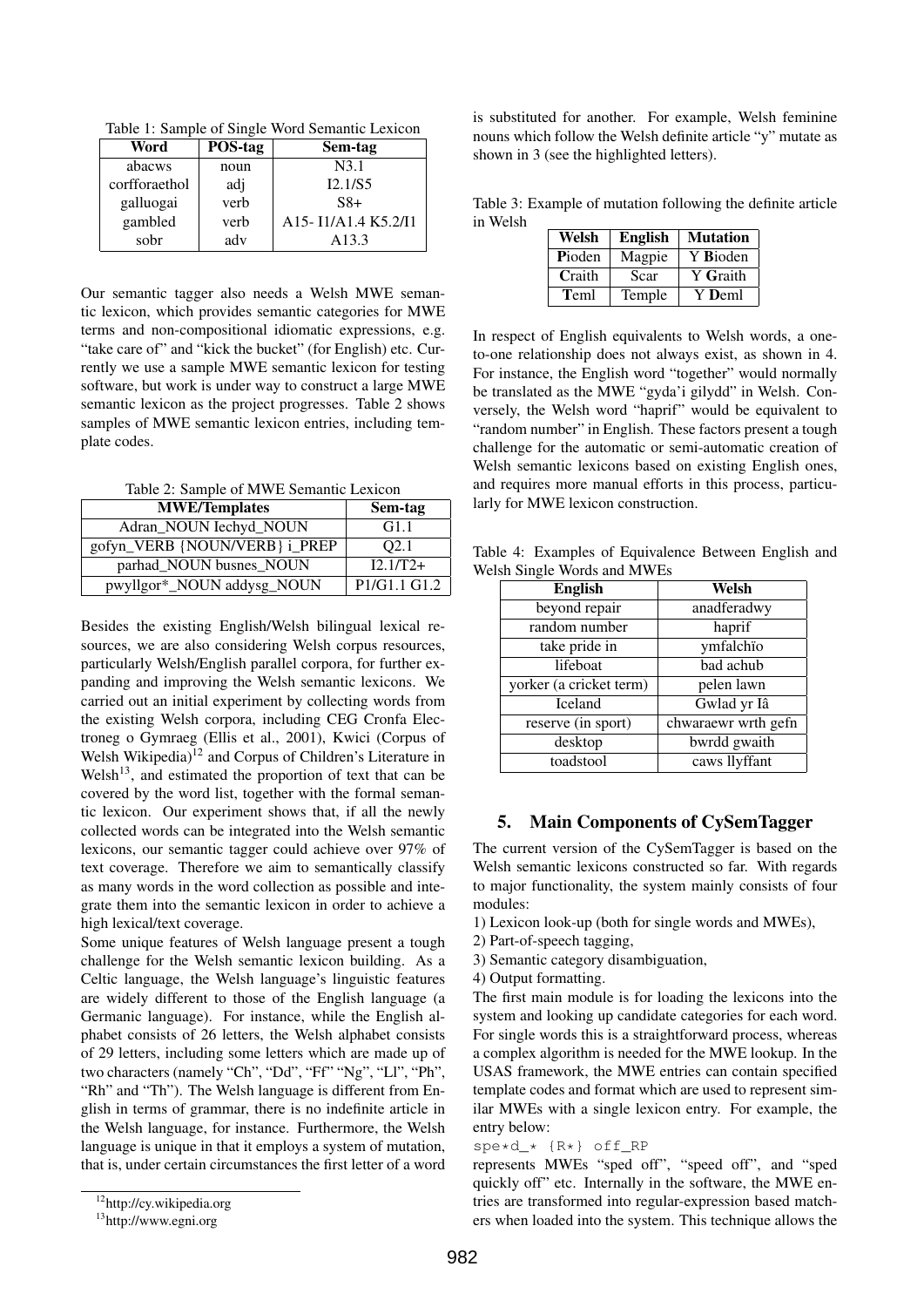semantic tagger to identify and annotate a large amount of MWE variants using a moderate-sized MWE lexicon.

Next, the part-of-speech module is a software wrapper for external POS taggers. It is a program component that links and wraps external Welsh POS taggers built independently into the CySemTagger system. We started with an existing Welsh POS tagger, WNLT (Welsh Natural Language Toolkit) $14$ , which was publicly available when our project began. With the development of the new Welsh POS tagger, CyTag, in the CorCenCC Project (Neale et al., 2018), it has also been integrated into the semantic tagger. Considering the existence of multiple POS taggers, and in order to make CySemTagger compatible with different POS tagsets, we designed a core POS tagset that provides sufficient information for the semantic annotation purpose and to which other Welsh POS tagsets can easily be mapped. Such a design makes CySemTagger flexible to potentially accommodate existing and future POS taggers and provides a wider choice for users. Table 5 lists the core POS tagset.

| POS Tag | <b>Definition</b>               |
|---------|---------------------------------|
| noun    | Noun                            |
| verb    | Verb                            |
| adj     | Adjective                       |
| adv     | Adverb                          |
| num     | <b>Numerals</b>                 |
| pnoun   | Proper noun                     |
| intj    | Interjection                    |
| art     | Article                         |
| part    | Particle                        |
| prep    | Preposition                     |
| conj    | Conjunction                     |
| pron    | Pronoun                         |
| code    | Special code, e.g. Maths symbol |
| punc    | Punctuation                     |
| fw      | Foreign word                    |
| abbrev  | Abbreviation                    |
| lett    | Letter                          |
| XX      | Unregnized token                |

Table 5: Core POS Tags

Table 6 lists the detailed mapping from the CyTag POS tagset<sup>15</sup> and WNLT POS tagset<sup>16</sup> to the core tagset. As shown in the table, different POS tagsets can have widely different levels of granularity. For instance, the CyTag POS tagset has 59 fine-grained sub-categories for Welsh verbs. As a result, the mapping of the tagsets is not straightforward for some POS categories such as *abbreviation* and *foreign words* etc. The core POS tagset is designed to accommodate all of the POS sub-categories included in the Cytag and WNLT tagsets, with four categories (*fw*, *abbrev*, *lett* and *XX*) only mapping with CyTag tags without corresponding WNLT tags. This may cause slight loss of POS information if the WNLT is used, but we expect that such a design provides the optimal practical solution for our system.

The disambiguation module for CySemTagger is in early stages of development, and will be reported in future papers. Various context aware algorithms will be tested and integrated to improve the accuracy of the tagger. The tagged output can be presented to users in various formats as necessary, such as CTV and XML.

The current version of CySemTagger has been built as a Web service for the convenience of integrating software written in different programming languages, including Java and python programs and the VISL's Constraint Grammar v3 (CG-3) package, and it can be accessed via a demo web site<sup>17</sup> and a desktop client GUI application<sup>18</sup>.

### 6. Evaluation

In order to assess the performance of the current version of CySemTagger, we carried out a test based on a Welsh test corpus, a gold corpus, which is specifically compiled for the tool evaluation task in the CorCoeCC Project. The test corpus consists of text segments selected from four existing corpora, Kwici (Welsh Wikipedia)<sup>19</sup>, Kynulliad<sup>20</sup> (Welsh Assembly Proceedings), Meddalwedd (software translations)<sup>21</sup>, and LER-BIML (a small corpus of 10 multi-domain texts)<sup>22</sup>, and contains around 15,000 words. In this experiment, we focused on examining the average text coverage of the tool, i.e. what percentage of the words in the test corpus can be identified by CySemTagger.

In detail, we examined the text coverage of the CySem-Tagger when it is linked to the two POS taggers CyTag (internal prototype version) and WNLT respectively. Because CyTag and WNLT use different tokenisation rules and algorithms, they produced different number of tokens. CyTag produced 13,220 words (excluding punctuations) of which 3,716 (28.11%) are function words; WNLT produced 14,435 words (excluding punctuations) of which 5,314 words (36.81%) are function words. Therefore, the text coverages are based on different word numbers, but they are comparable in terms of tool performance. Table 7 shows the text coverage statistics in terms of content words, function words and whole text respectively.

As shown by our experiment, CySemTagger is capable of covering about 91.78% of Welsh running text when it uses CyTag POS tagger, which is under continuous development in the CorCenCC Project. It still covers 72.92% of text when using the WNLT. Our initial analysis reveals that an important factor for the difference of the text coverages is the performance of lemmatisation of Welsh words, for which CyTag has a superior accuracy compared to WNLT. Due to the lack of manually annotated Welsh test data, it was not possible to carry out an evaluation on the quality of the semantic annotation. Currently a test corpus for

<sup>14</sup>See https://sourceforge.net/projects/wnlt/

<sup>&</sup>lt;sup>15</sup>For details of the CyTag POS tagset, see website: http://cytag.corcencc.org/tagset

<sup>&</sup>lt;sup>16</sup>For details of the WNLT POS tagset, see website: https://sourceforge.net/projects/wnlt/files/user-guide.pdf

<sup>&</sup>lt;sup>17</sup>See demo web site http://phlox.lancs.ac.uk/ucrel/semtagger/welsh<br><sup>18</sup>A Iava deskton application downloadable at Java desktop application downloadable at

http://ucrel.lancs.ac.uk/usas/gui/

<sup>19</sup>http://cymraeg.org.uk/kwici

<sup>20</sup>http://cymraeg.org.uk/kynulliad3

<sup>21</sup>http://techiaith.cymru/corpws/Moses/Meddalwedd

<sup>22</sup>http://www.lancaster.ac.uk/fass/projects/biml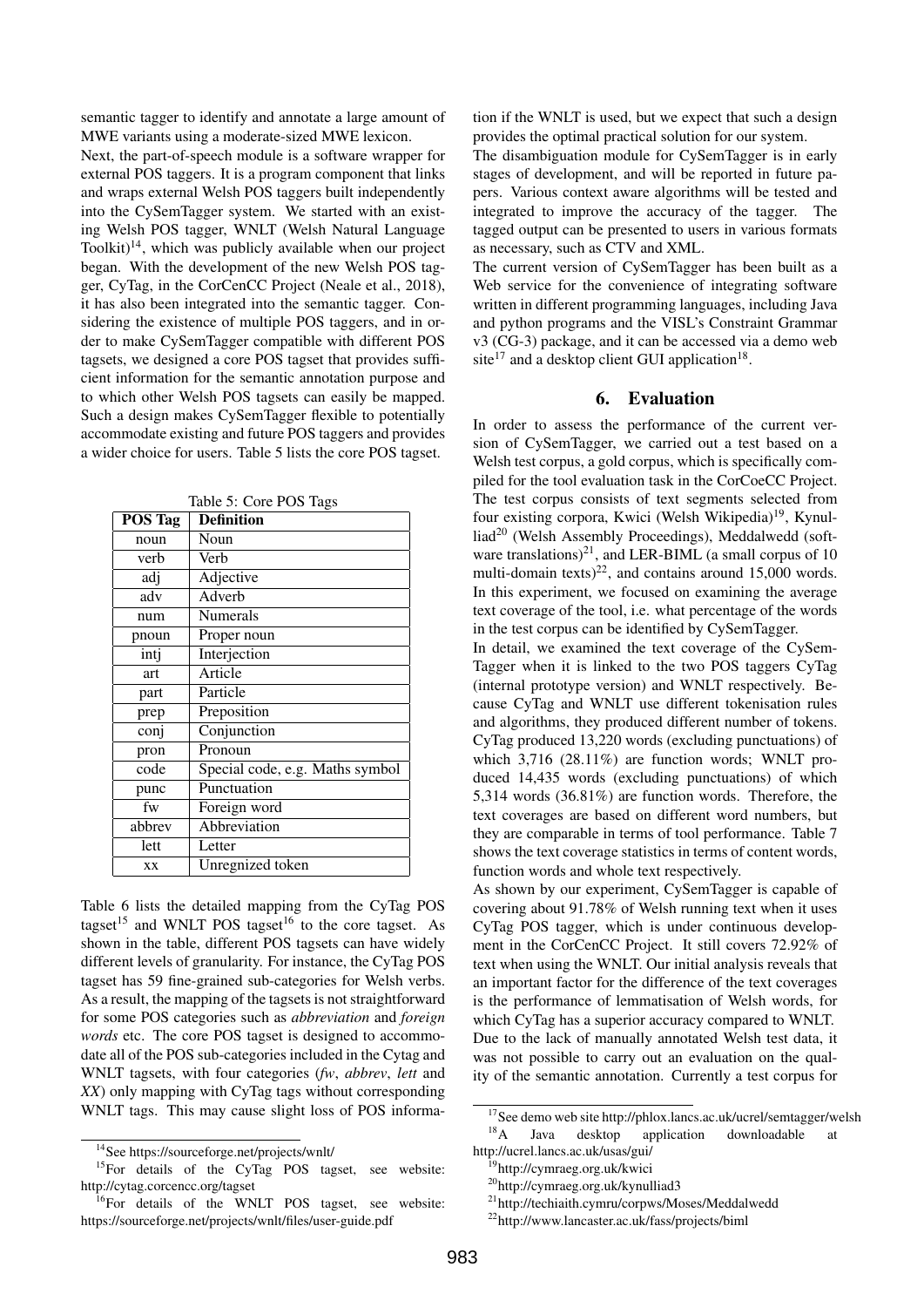| <b>Core Tags</b> | <b>CyTag Tags</b>                                                             | <b>WNLT</b> Tags       |
|------------------|-------------------------------------------------------------------------------|------------------------|
| noun             | Egu Ebu Egll Ebll Egbu Egbll                                                  | NN NNS NNM             |
|                  |                                                                               | <b>NNF</b>             |
| verb             | Be Bpres1u Bpres2u Bpres3u Bpres1ll Bpres2ll Bpres3ll Bpresamhers Bpres3perth | <b>VB VBD VBDP</b>     |
|                  | Bpres3amhen Bdyf1u Bdyf2u Bdyf3u Bdyf1ll Bdyf2ll Bdyf3ll Bdyfamhers           | <b>VBDI VBI VBF</b>    |
|                  | Bgorb1u Bgorb2u Bgorb3u Bgorb1ll Bgorb2ll Bgorb3ll Bgorbamhers Bamherff1u     |                        |
|                  | Bamherff2u Bamherff3u Bamherff1ll Bamherff2ll Bamherff3ll Bamherffamhers      |                        |
|                  | Bgorff1u Bgorff2u Bgorff3u Bgorff1ll Bgorff2ll Bgorff3ll Bgorffamhers Bgorff- |                        |
|                  | sef Bgorch2u Bgorch3u Bgorch1ll Bgorch2ll Bgorch3ll Bgorchamhers Bdibdyf1u    |                        |
|                  | Bdibdyf2u Bdibdyf3u Bdibdyf1ll Bdibdyf2ll Bdibdyf3ll Bdibdyfamhers Bamod1u    |                        |
|                  | Bamod2u Bamod3u Bamod1ll Bamod2ll Bamod3ll Bamodamhers                        |                        |
| adj              | Anscadu Anscadbu Anscadll Anscyf Anscym Anseith                               | <b>JJ JJR JJS PDT</b>  |
| adv              | Adf                                                                           | RB                     |
| num              | Rhifol Rhifold Rhifolt Rhitref Rhitrefd Rhitreft Gwdig Gwrhuf                 | $\overline{CD}$        |
| pnoun            | Epg Epb                                                                       | <b>NNP NNPS</b>        |
| intj             | Ebych                                                                         | <b>UH</b>              |
| art              | <b>YFB</b>                                                                    | DT                     |
| part             | <b>Uneg Ucad Ugof Utra Uberf</b>                                              | $\overline{RP}$        |
| prep             | Arsym Ar1u Ar2u Ar3gu Ar3bu Ar1ll Ar2ll Ar3ll                                 | $\overline{\text{IN}}$ |
| conj             | Cyscyd Cysis                                                                  | CC                     |
| pron             | Rhapers1u Rhapers2u Rhapers3gu Rhapers3bu Rhapers1ll Rhapers2ll Rhapers3ll    | PP INT                 |
|                  | Rhadib1u Rhadib2u Rhadib3gu Rhadib3bu Rhadib1ll Rhadib2ll Rhadib3ll           |                        |
|                  | Rhamedd1u Rhamedd2u Rhamedd3gu Rhamedd3bu Rhamedd1ll Rhamedd2ll               |                        |
|                  | Rhamedd3ll Rhacys1u Rhacys2u Rhacys3gu Rhacys3bu Rhacys1ll Rhacys2ll          |                        |
|                  | Rhacys311 Rhagof Rhadangg Rhadangb Rhadangd Rhaperth Rhaatb Rhacil            |                        |
| code             | <b>Gwfform Gwsym</b>                                                          | $\overline{SC}$        |
| punc             | Atdt Atdcan Atdchw Atdde Atdcys Atddyf                                        | PN                     |
| fw               | Gwest                                                                         |                        |
| abbrev           | <b>Gwacr Gwtalf</b>                                                           |                        |
| lett             | Gwllyth                                                                       |                        |
| XX.              | Gwann                                                                         |                        |

### $T<sub>1</sub>$   $\leq$   $\leq$   $M_{\text{max}}$  of Welsh POS Tags

|  | Table 7: Text Coverage of CySemTagger |  |  |
|--|---------------------------------------|--|--|
|  |                                       |  |  |

| Word-type      | CyTag  | <b>WNLT</b> |  |
|----------------|--------|-------------|--|
| content words  | 88.69% | 65.42%      |  |
| function words | 99.70% | 85.79%      |  |
| total          | 91.78% | 72.92%      |  |

the semantic tagger is under compilation by manually annotating the gold corpus by language experts in the Cor-CenCC project. When this test data becomes available, we will carry out a full scale evaluation of the semantic tagger, including evaluation of the contextual disambiguation accuracy.

### 7. Conclusion

In this paper, we have reported on our development of a Welsh Semantic tagger carried out in the CorCenCC Project. We applied various approaches for rapidly constructing Welsh semantic lexicons and extended and modified existing USAS software framework to develop the CySemTagger system, aiming to provide a tool for automatic annotation of Welsh language corpus data in large scales. In our evaluation, the prototype Welsh semantic tagger demonstrated an encouraging performance and, as

it stands, already provides a useful tool for the semantic analysis of Welsh language data. This system is under continuous development, and we will investigate using crosslingual word embeddings and other techniques, and integrate more efficient algorithms into the system to develop a wide-coverage and accurate Welsh semantic tagger, which will support a range of new research on Welsh Language data in a large scale.

### 8. Acknowledgement

This research work is funded by the UK Economic and Social Research Council (ESRC) and Arts and Humanities Research Council (AHRC) as part of the CorCenCC (Corpws Cenedlaethol Cymraeg Cyfoes; The National Corpus of Contemporary Welsh) Project (Grant Number ES/M011348/1).

## References

- Bird, S., Klein, E., and Loper, E. (2009). *Natural Language Processing with Python - Analyzing Text with the Natural Language Toolkit*. O'Reilly Media.
- Cunningham, H., Maynard, D., and Bontcheva, K. (2011). *Text Processing with GATE*. Gateway Press CA.
- Donnelly, K. (2017). Eurfa, a gpled dictionary of welsh. http://eurfa.org.uk. Online publication.